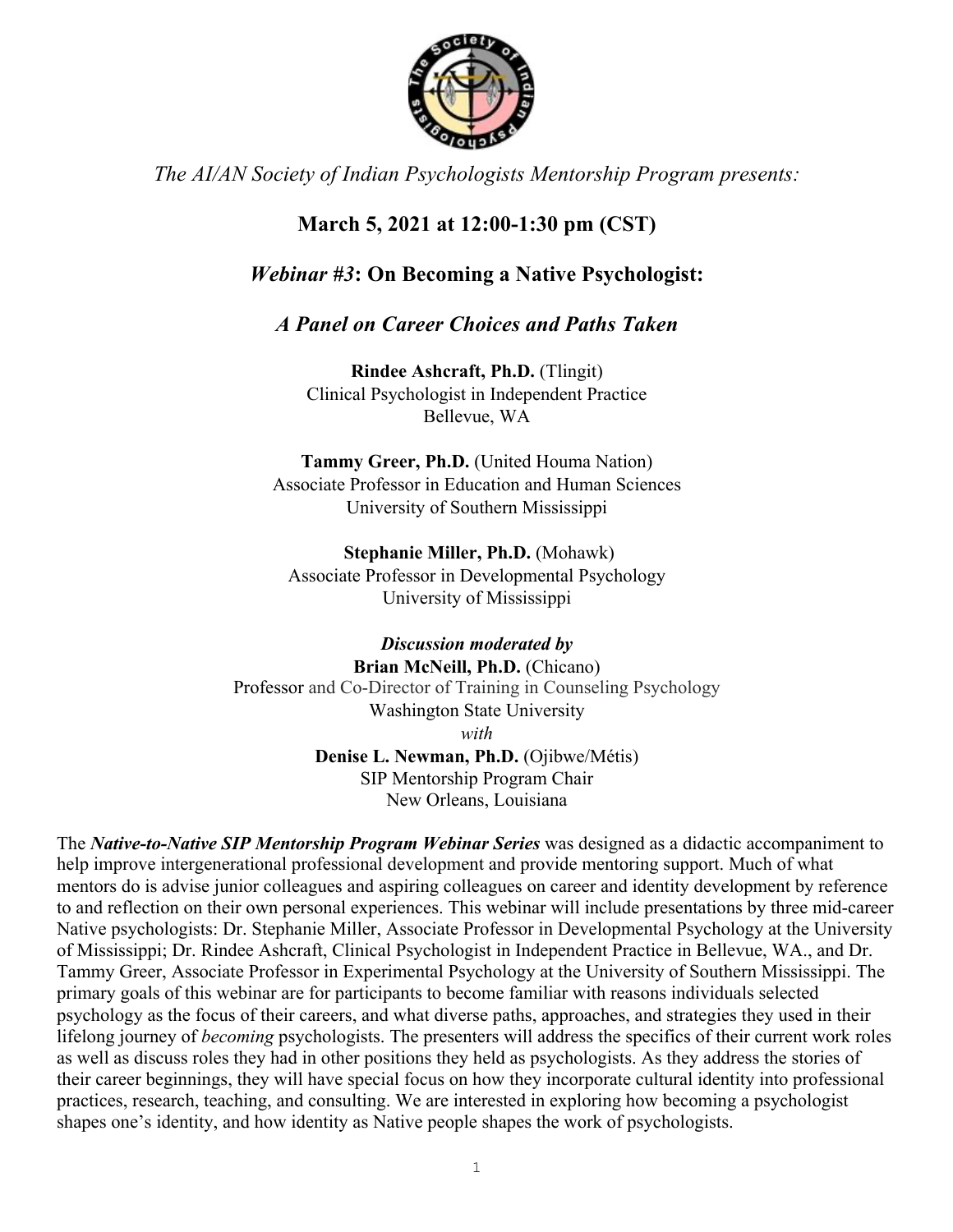#### **This Webinar is Hosted by the Society of Indian Psychologists Mentorship Program Committee:**

Denise L. Newman, Ph.D., *Chair*, Alberta Arviso, Ph.D., Linda M. Forrest, Ph.D., Rebecca Crawford Foster, Ph.D., Brian McNeill, Ph.D., & Gwen Rasmussen, M.Sc.

#### **For Further Information:**

Email Dr. Denise L. Newman, Chair of SIP Mentorship Program at **SIPMentorship@gmail.com** 

#### **Psychology CE Offerings:**

Attendants are eligible to earn 1.5 CE units for 1.5 hour-long program. SIP Mentorship Program Mentors are eligible for no fee credits with completion of post-session evaluation form and full session attendance. Webinar program is free and open to the General Public and to Members of the SIP community with advanced registration. Fees for CEU credits Mentors (free) and Guests (\$30, payable with registration at **<https://www.paypal.com/instantcommerce/checkout/AETLZJSN7MA7A>)**.

\*Participants must attend the entire workshop via *Zoom* with their video capabilities turned on to be eligible for CE credits. The Mentorship Committee will email the forms to all those participants eligible for CE credits (attended and paid, if applicable) as soon as the CE workshop concludes. The SIP CE coordinator, Joanna Shadlow, Ph.D. (Joanna-shadlow@tulsa.edu) will send out CE certificate to each participant once they receive 1) confirmation of attendance, 2) confirmation of payment (*if applicable*), and 3) participant returns a completed evaluation form.

### **Learning Objectives:**

The participant will be able to:

- 1. Identify three reasons why Native individuals might chose a career path in psychology.
- 2. Describe three ways that Native psychologists serve their Native community in their capacity as psychologists, academics, teachers, clinicians, or consultants.
- 3. Identify three ways that Native psychologists integrate their culture with their professional identity as psychologists.

*Full Disclosure Statement:* The presenters and organizers do not individually gain financially by the sale of any product or publication as a result of this workshop excepting where applicable fees to cover the costs of CEU certification support the *Society of Indian Psychologists*. No external source funds the research presented in this workshop.